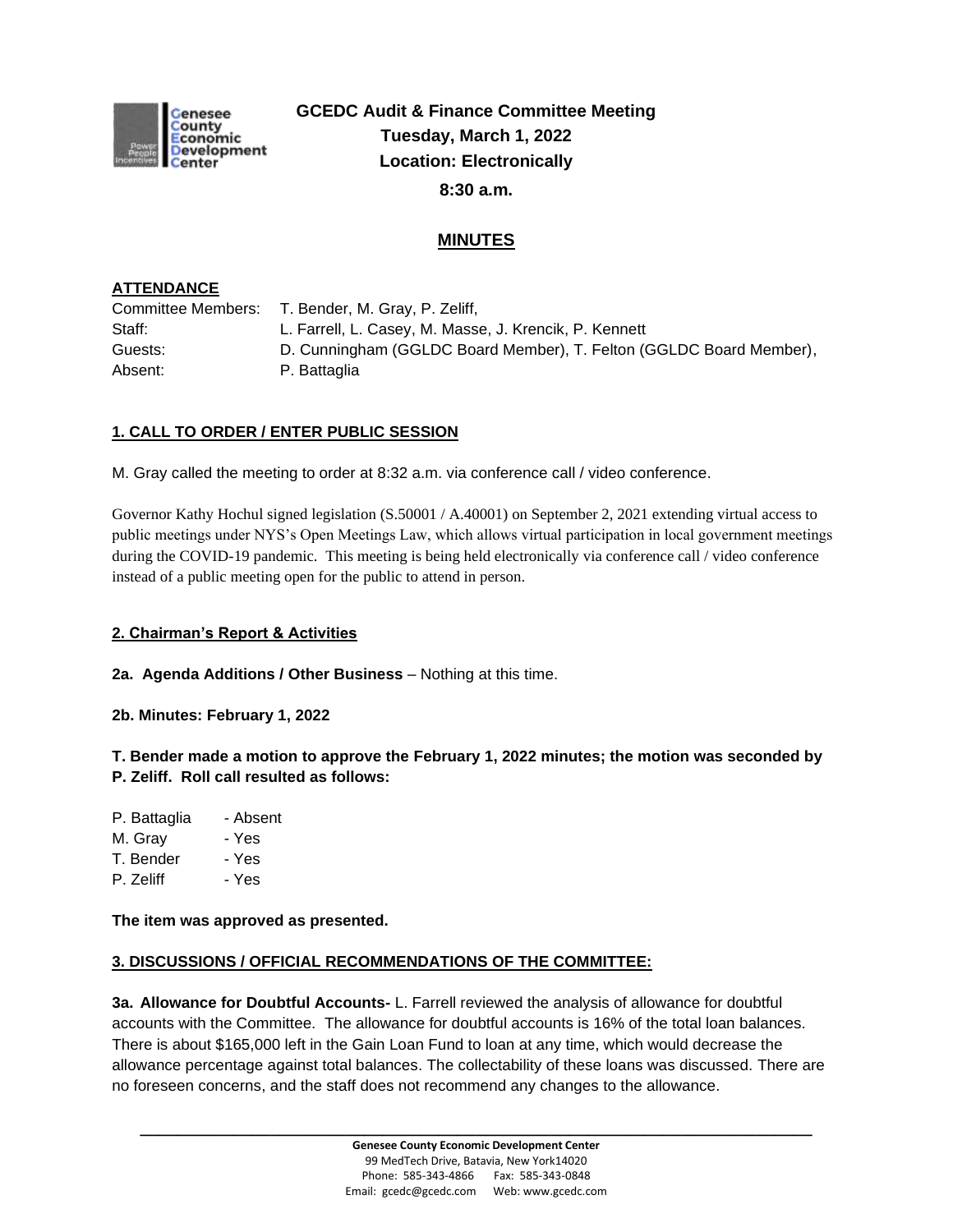**T. Bender made a motion to approve the Allowance for Doubtful Accounts as presented; the motion was seconded by P. Zeliff. Roll call resulted as follows:**

| P. Battaglia | - Absent |
|--------------|----------|
| M. Gray      | - Yes    |
| T. Bender    | - Yes    |

P. Zeliff - Yes

**The item was approved as presented.**

**3b. Investment Report-** The Investment Report summarizes the GCEDC's bank balances, general ledger balances and interest income at 12/31/21. As of 12/31/21, cash balances were fully collateralized. The report will be submitted into PARIS and posted on the website.

**P. Zeliff made a motion to recommend to the full Board the approval of the Investment Report as presented; the motion was seconded by T. Bender. Roll call resulted as follows:**

| - Absent |
|----------|
| - Yes    |
| - Yes    |
| - Yes    |
|          |

**The item was approved as presented.**

**3c. Procurement Report-** Public Authorities are required to report all procurement transactions active during the reporting period that have an actual or estimated value of \$5,000 or more. This report will be submitted into the PARIS system and posted on the website.

**T. Bender made a motion to recommend to the full Board the approval of the Procurement Report as presented; the motion was seconded by P. Zeliff. Roll call resulted as follows:**

| P. Battaglia | - Absent |
|--------------|----------|
| M. Gray      | - Yes    |
| T. Bender    | - Yes    |
| P. Zeliff    | - Yes    |
|              |          |

**The item was approved as presented.**

**3d. STAMP Cost Per Acre -** L. Farrell reviewed in detail the STAMP cost per acre calculation with the Committee. Capitalized land costs prior to the Plug Power Land sale divided by the total acreage owned by the GCEDC according to GIS mapping determined the STAMP cost per acre. The STAMP acreage can be categorized (i.e. buildable, conservation easements, wetlands, utility area & stormwater pond for roadway, etc.); however, staff recommends that the cost per acre is applied consistently across the acreage, regardless of the type/designation of land. Certain costs have been segregated related to Water/Sewer, Property Owners Association and a substation. Those costs will remain separate and will not be written off with land sales. Different options were discussed, and the committee agrees with the approach staff is taking. No vote was taken.